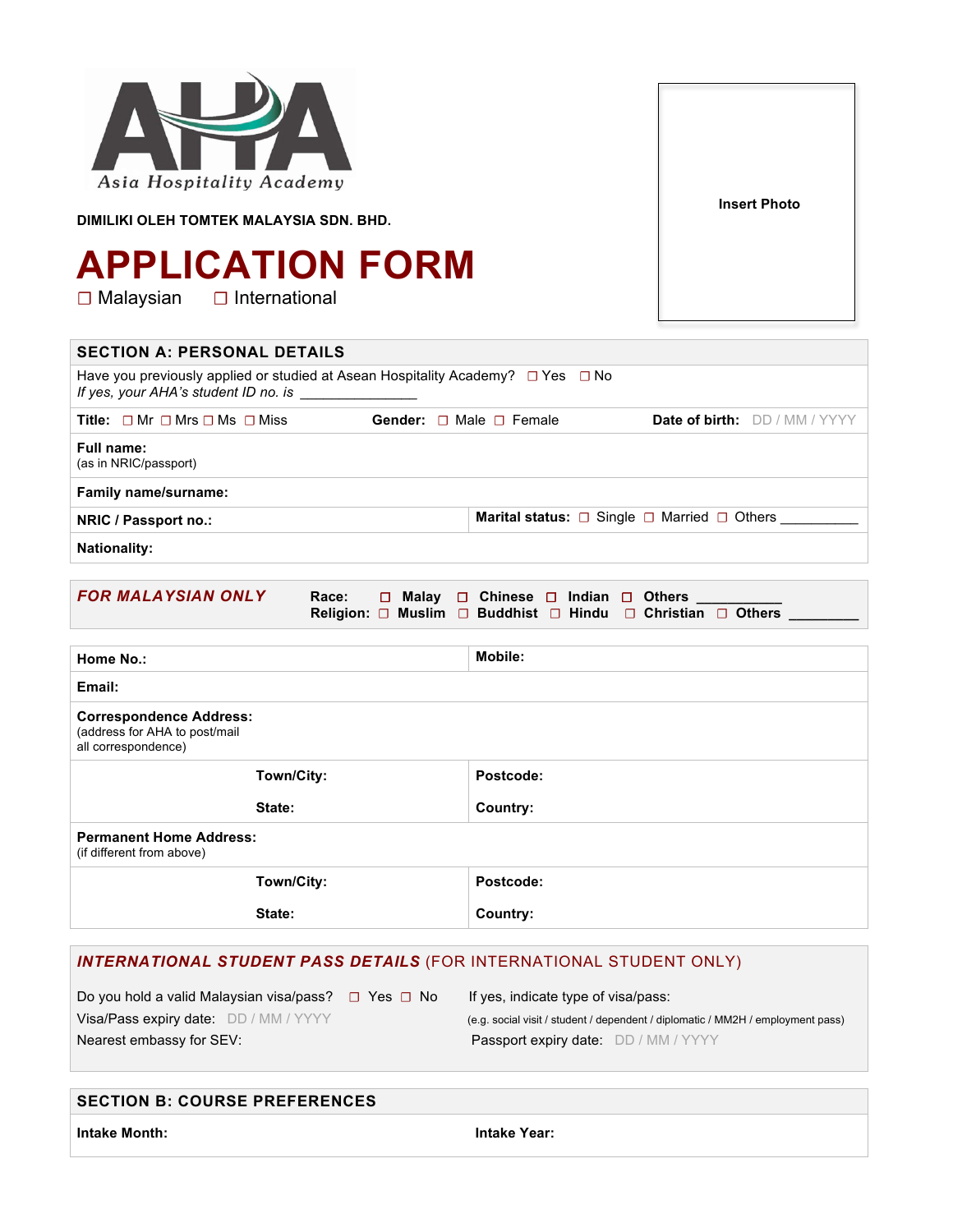Please state the programme(s) you would like to study: *(Refer to the prospectus or AHA's website for the list of programmes offered)*

**Course Title:**

**Course Duration:**

## **SECTION C: ACADEMIC QUALIFICATIONS**

#### **A certified true copy or original transcript of all official results**

Please provide certified English translated copies if the qualifications are in languages other than English.

**Highest Qualification Achieved: Name of Qualification: Name and State/Country of School: Date Commenced & Completed: Results Release Date** *(if currently awaiting results)***: Other Qualification** *(if applicable)***:**

**Name of Qualification:**

**Name and State/Country of School:**

**Date Commenced & Completed:**

**Results Release Date** *(if currently awaiting results)***:**

## **SECTION D: ENGLISH LANGUAGE PROFICIENCY**

All applicants must meet the basic eligibility requirements – demonstrate an understanding of the basic English language, including an ability to read, write and speak using simple words and phrases, as our training course are conducted in English and attach **your certified true copy of English proficiency results** to this application. Please note that applicants who have not satisfied a minimum requirement in English will be required to take an English Test.

**Have you attached a supporting document(s) to show your English language proficiency? ☐**Yes **☐**No

#### **SECTION E: SCHOLARSHIP / SPONSORSHIP**

**How will your course be financed?** □ Self □ Organisation / Government

If sponsored, name of the external organization *(Please provide a copy of the scholarship / sponsorship offer letter with this application)*

## **SECTION F: ACCOMODATION**

**During the course term, would you require an accommodation? □ □ Required □ Not Required** 

*(If your require accommodation, please complete the Student Accommodation Application Form and submit it together with this Application)*

| <b>SECTION G: DECLARATION AND SIGNATURE</b>                                                                                 |                                                                                                                                                                                       |  |  |  |
|-----------------------------------------------------------------------------------------------------------------------------|---------------------------------------------------------------------------------------------------------------------------------------------------------------------------------------|--|--|--|
| Applicant                                                                                                                   | Parent / Guardian                                                                                                                                                                     |  |  |  |
| I declare that all information given on this application is true<br>and complete,                                           | I hereby apply for his/her admission at AHA's and undertake<br>to pay the full fees of this course until complete.                                                                    |  |  |  |
| I authorise AHA's to verify my academic records from<br>previous institutions or my work experience from past<br>employers. | I hereby agree to pay all the fees due on the dates stipulated<br>by AHA's, failing which AHA's reserves the right to bar my<br>child/ward from attending classes/trainings including |  |  |  |
| I authorise AHA's to disclose my personal information                                                                       | termination of study.                                                                                                                                                                 |  |  |  |
| (including academic records and/or work experience) to<br>companies for on-jobs training.                                   | If tuition fees are paid by an organization ("Sponsor"). I<br>authorise AHA's to release the applicant's fees and academic<br>progress information to the sponsor upon request.       |  |  |  |
| If tuition fees are paid by an organisation or my parents<br>("Sponsor"), I authorise AHA's to release my fees and          |                                                                                                                                                                                       |  |  |  |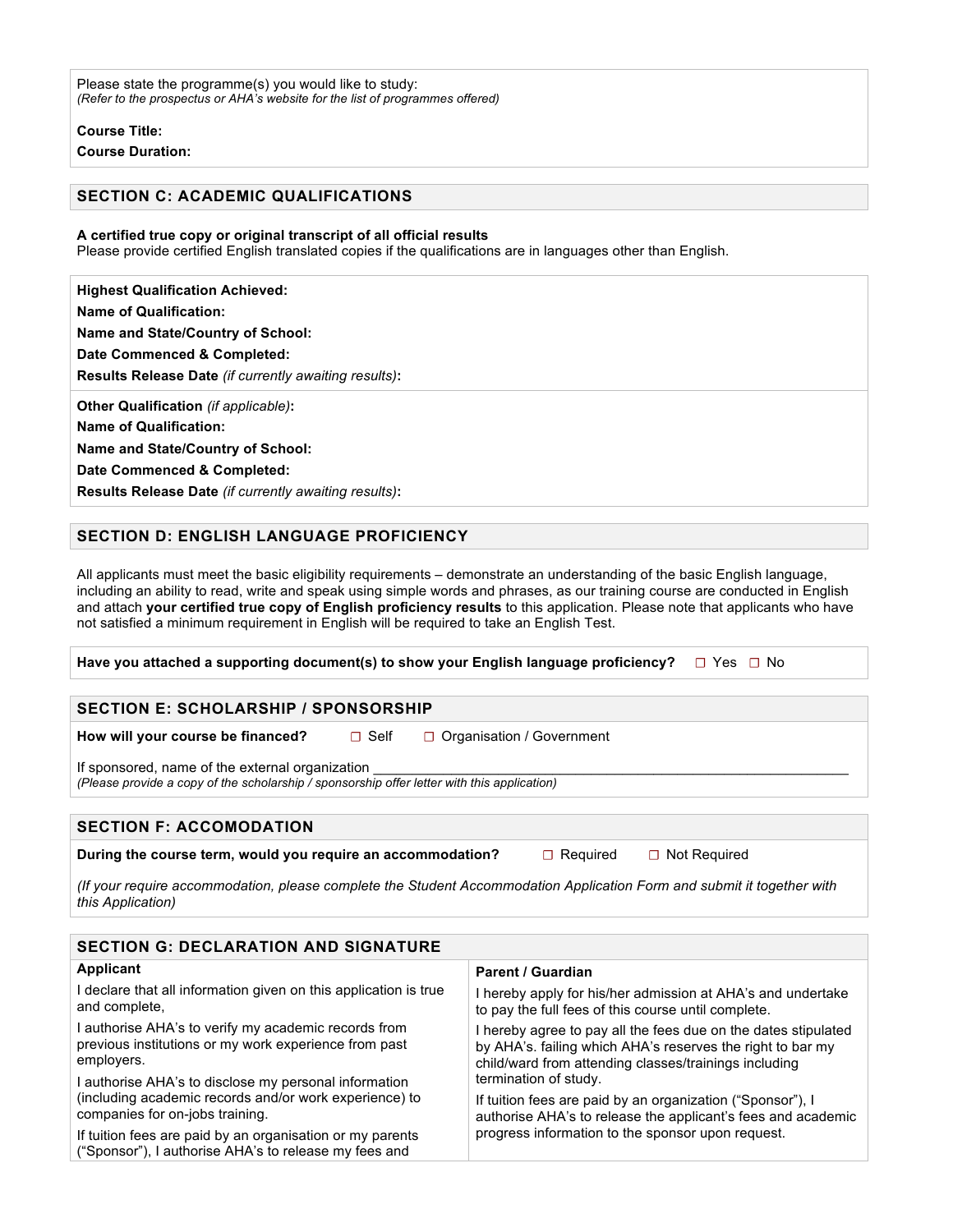| academic progress information to my parents and the sponsor<br>upon request.<br>I agree to abide by the statuses, regulation and policies of<br>AHA's at all times. I have read and understood the above<br>conditions and agree to fully accept them. |                                | Name:<br>(as per NRIC/passport)  |                            |                     |
|--------------------------------------------------------------------------------------------------------------------------------------------------------------------------------------------------------------------------------------------------------|--------------------------------|----------------------------------|----------------------------|---------------------|
|                                                                                                                                                                                                                                                        |                                | NRIC/Passport No.: Relationship: |                            |                     |
|                                                                                                                                                                                                                                                        |                                | Address:                         |                            |                     |
| Name:                                                                                                                                                                                                                                                  |                                | City:                            | Postcode:                  |                     |
| (as per NRIC/passport)                                                                                                                                                                                                                                 |                                | State:                           | Country:                   |                     |
|                                                                                                                                                                                                                                                        |                                | Mobile:<br>Email:                | <b>Home No.:</b>           |                     |
|                                                                                                                                                                                                                                                        |                                |                                  |                            |                     |
|                                                                                                                                                                                                                                                        |                                |                                  |                            |                     |
| (Signature of applicant)                                                                                                                                                                                                                               | (Date)                         | (Signature of Parent/Guardian)   |                            | (Date)              |
| <b>PAYMENT TERMS</b>                                                                                                                                                                                                                                   |                                |                                  |                            |                     |
|                                                                                                                                                                                                                                                        |                                |                                  |                            |                     |
| For Malaysian,                                                                                                                                                                                                                                         |                                |                                  |                            |                     |
| Direct bank-in: Payable to "TOMTEK MALAYSIA SDN BHD"<br>1.                                                                                                                                                                                             |                                |                                  |                            |                     |
|                                                                                                                                                                                                                                                        |                                |                                  |                            |                     |
| A. OCBC Bank (Malaysia) Berhad (Account No.: xxx-xxxxxx-x)                                                                                                                                                                                             |                                |                                  |                            |                     |
| <b>B. Public Bank Berhad</b>                                                                                                                                                                                                                           | (Account No.: xxxx-xxx-xxxx-x) |                                  |                            |                     |
| <b>Over the Counter:</b><br>2.                                                                                                                                                                                                                         |                                |                                  |                            |                     |
| Mode of Payment: Cash or Crossed Cheque/Bankdraft - Payable to<br>"TOMTEK MALAYSIA SDN BHD"                                                                                                                                                            |                                |                                  |                            |                     |
| <b>IMPORTANT NOTES:</b><br>On the transaction slip, please ensure to write:<br>Student's name<br>□ NRIC/Passport number<br>П.                                                                                                                          |                                | $\Box$ ID number                 | $\Box$ Contact number      | $\Box$ Course Title |
| For International Applicants,                                                                                                                                                                                                                          |                                |                                  |                            |                     |
|                                                                                                                                                                                                                                                        |                                |                                  |                            |                     |
| <b>Telegraphic Transfer:</b><br>3.                                                                                                                                                                                                                     |                                |                                  |                            |                     |
| Payable to "TOMTEK MALAYSIA SDN BHD"<br><b>PUBLIC BANK BERHAD</b><br>ACCOUNT NO: (XXX-XXXXX-X)<br><b>BANK ADDRESS:</b><br><b>SWIFT CODE:</b>                                                                                                           |                                |                                  |                            |                     |
|                                                                                                                                                                                                                                                        |                                |                                  |                            |                     |
| Email: applications@tomtekint.com                                                                                                                                                                                                                      |                                |                                  | Website: www.tomtekint.com |                     |

### **Checklist for Applicants**

**The completed Application Form is to be submitted together with the following:**

 $\blacktriangleright$  4 copies of recent passport-size coloured photographs

- ✔ A copy each of the parents' passport-size coloured photograph
- ↓ A copy of Birth Certificate & Identity Card/Passport & Student Visa (For International Students)